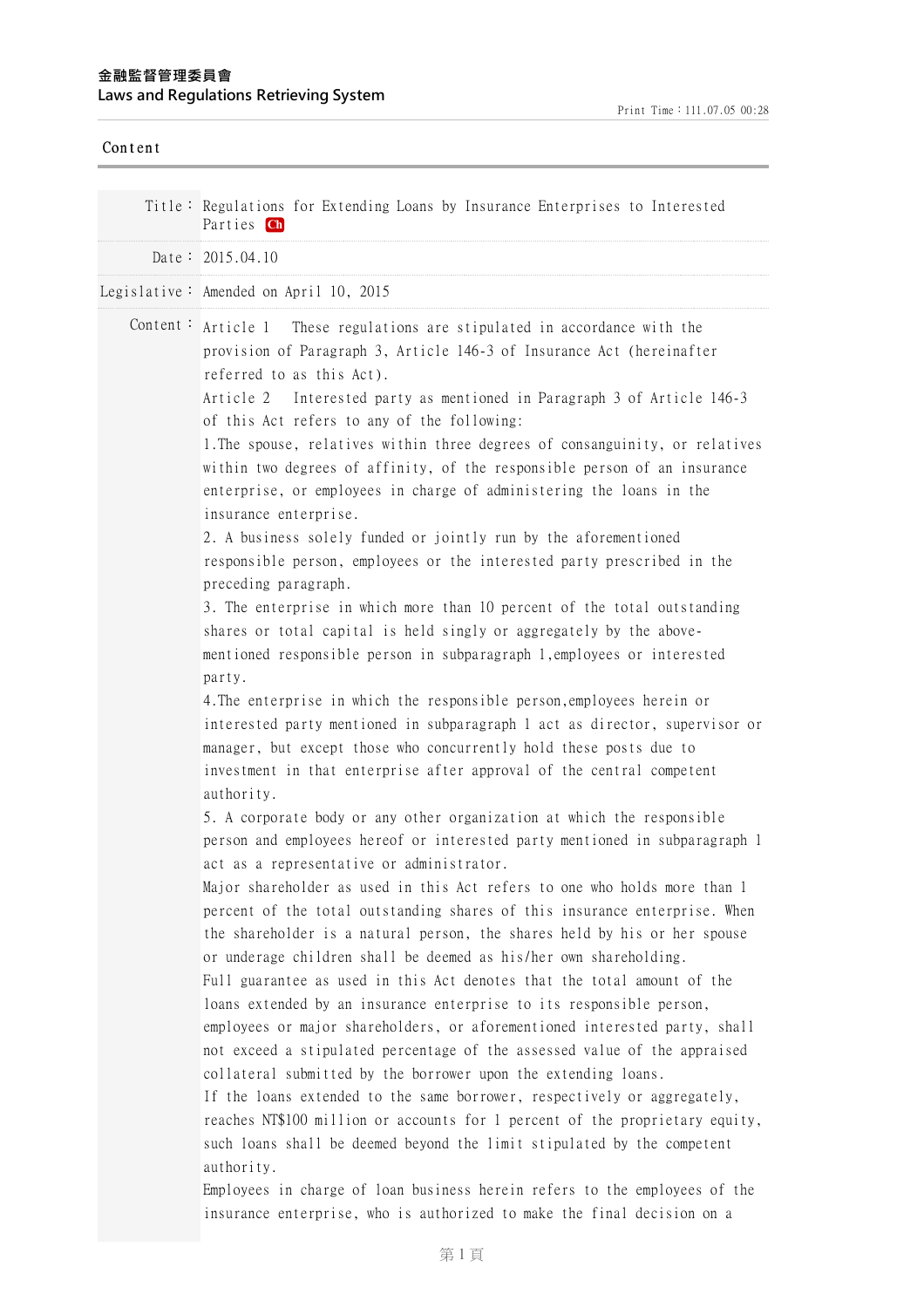loan application handled by him or her.

Employees herein refers to all of the formal employees employed (or retained) by the insurance firm, but excluding its insurance agents. Parties of the same interest herein refer to the responsible person, employees in charge of the loans business of the insurance enterprise, and their interested parties.

Article 3 When an insurance enterprise extends loans under the pledge of its responsible person, employees, major shareholders, or the specified interested parties, the ceiling, the total amount, the terms and conditions of the loans, and the borrowers of the loans shall comply with the following stipulation:

1. The ceiling of loans denotes that when an insurance firm extends loans under the pledge of its responsible person, employees, major shareholders, or the specified interested parties, the total amount of the secured loans extended to the same natural person shall not exceed 2% of the proprietary equity of this insurance firm, the total amount to the same corporate person shall not exceed 10% of the proprietary equity, and the total amount to the same interested party shall not exceed 30% of the proprietary equity.

2. The total amount of loans refers to the sum of the loans extended by the insurance firm under the pledge of its responsible person, employees, major shareholders, or the specified interested parties, which shall not exceed 1.5 times of the proprietary equity in this insurance firm.

3. The following loans shall not be included in the ceiling of loan and the total amount of loans mentioned in these regulations:

(1). The loans under the purposes of special projects, public or social welfare investments, in support of government policies, in accordance with Article 146-5 of the Act.

(2).The loans to be extended under the collateral of government bonds, treasury bills, or negotiable certificates of time deposit issued by the Central Bank of the Republic of China(Taiwan), or life insurance policies issued by the life insurer.

4. The terms and conditions of the loans shall include the following: (1). Interest rates, collaterals and the appraisal of the values thereof

(2). Availability of guarantor(s)

(3). Term of validity of the loans

(4). The repayment methods of the principals and the interests

5. The borrower of the same categories refer to the person to whom the loans are extended by the same insurance enterprise, for the same purpose, and under the same accounting item in the last year.

An insurance enterprise shall extend loans to the interested parties with the approval of board of directors. The directors shall avoid participation in the case related to themselves or their interested persons and shall not exercise rights to make final decisions in place of other directors. Article 4 A loan extended by an insurance enterprise to its interested person by mortgage on real property in compliance with Subparagraph 2, Paragraph 1 of Article 146-3 of the Act shall be registered as entitled to the first priority mortgage. This stipulation is applicable to a loan secured by mortgage on movable proterty.

Article 5 An insurance enterprise shall establish information regarding